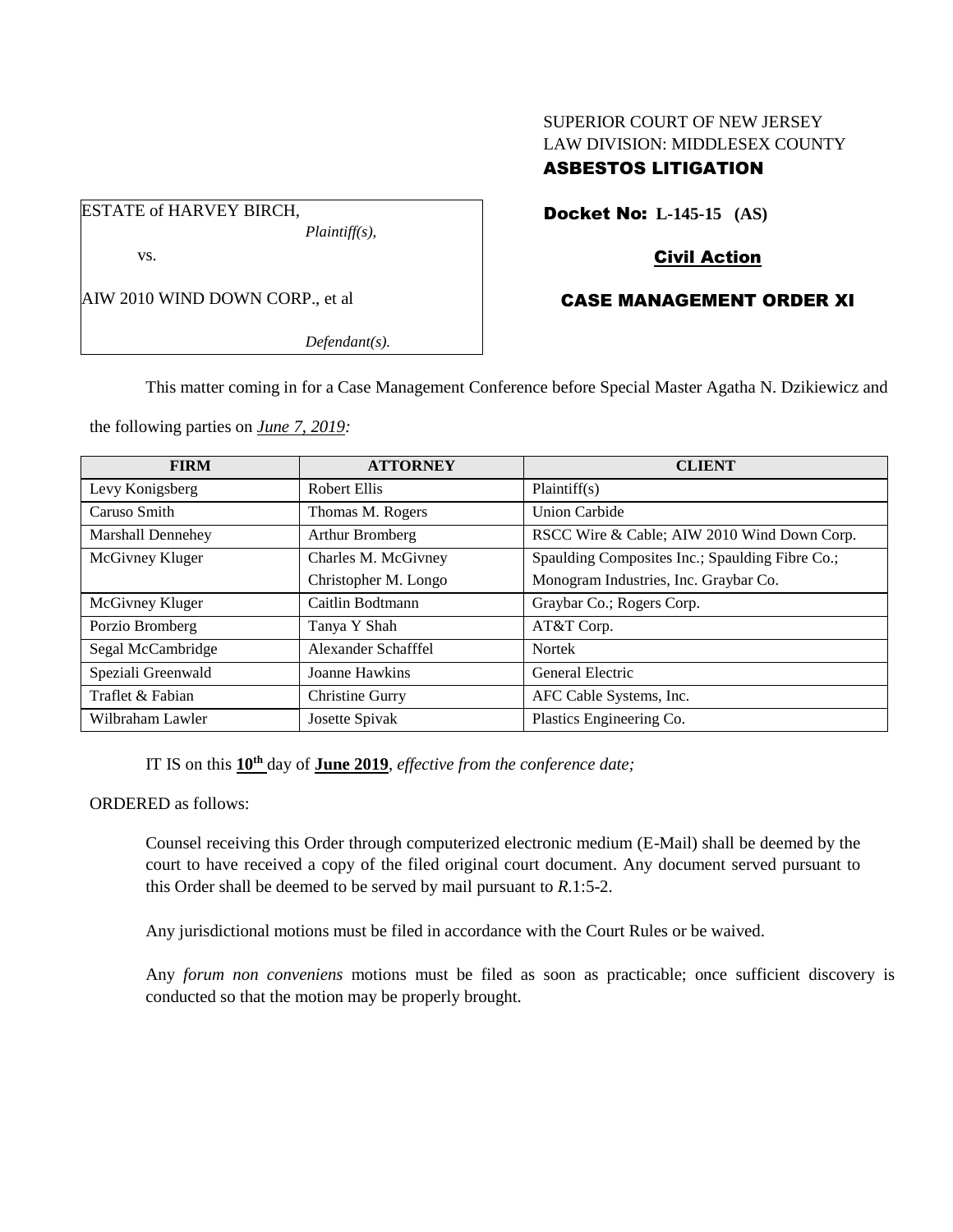# **DISCOVERY**

- August 30, 2019 Fact discovery, including depositions, shall be completed by this date. Plaintiff's counsel shall contact the Special Master within one week of this deadline if all fact discovery is not completed.
- August 30, 2019 Depositions of corporate representatives shall be completed by this date.

#### **EARLY SETTLEMENT**

December 20, 2019 Settlement demands shall be served on all counsel and the Special Master by this date.

#### **SUMMARY JUDGMENT MOTION PRACTICE**

- October 25, 2019 Plaintiff's counsel shall advise, in writing, of intent not to oppose motions by this date.
- November 8, 2019 Summary judgment motions shall be filed no later than this date.
- December 6, 2019 Last return date for summary judgment motions.

# **MEDICAL EXPERT REPORT**

January 31, 2020 Defendants shall identify its medical experts and serve medical reports, if any, by this date. In addition, defendants shall notify plaintiff's counsel (as well as all counsel of record) of a joinder in an expert medical defense by this date.

### **LIABILITY EXPERT REPORTS**

- October 15, 2019 Plaintiff shall identify its liability experts and serve liability expert reports by this date or waive any opportunity to rely on liability expert testimony.
- January 31, 2020 Defendants shall identify its liability experts and serve liability expert reports, if any, by this date or waive any opportunity to rely on liability expert testimony.

### **ECONOMIST EXPERT REPORTS**

- October 15, 2019 Plaintiff shall identify its expert economists and serve expert economist report(s), if any, by this date or waive any opportunity to rely on economic expert testimony.
- January 31, 2020 Defendants shall identify its expert economists and serve expert economist report(s), if any, by this date or waive any opportunity to rely on economic expert testimony.

### **EXPERT DEPOSITIONS**

February 28, 2020 Expert depositions shall be completed by this date. To the extent that plaintiff and defendant generic experts have been deposed before, the parties seeking that deposition in this case must file an application before the Special Master and demonstrate the necessity

 $\_$  , and the set of the set of the set of the set of the set of the set of the set of the set of the set of the set of the set of the set of the set of the set of the set of the set of the set of the set of the set of th